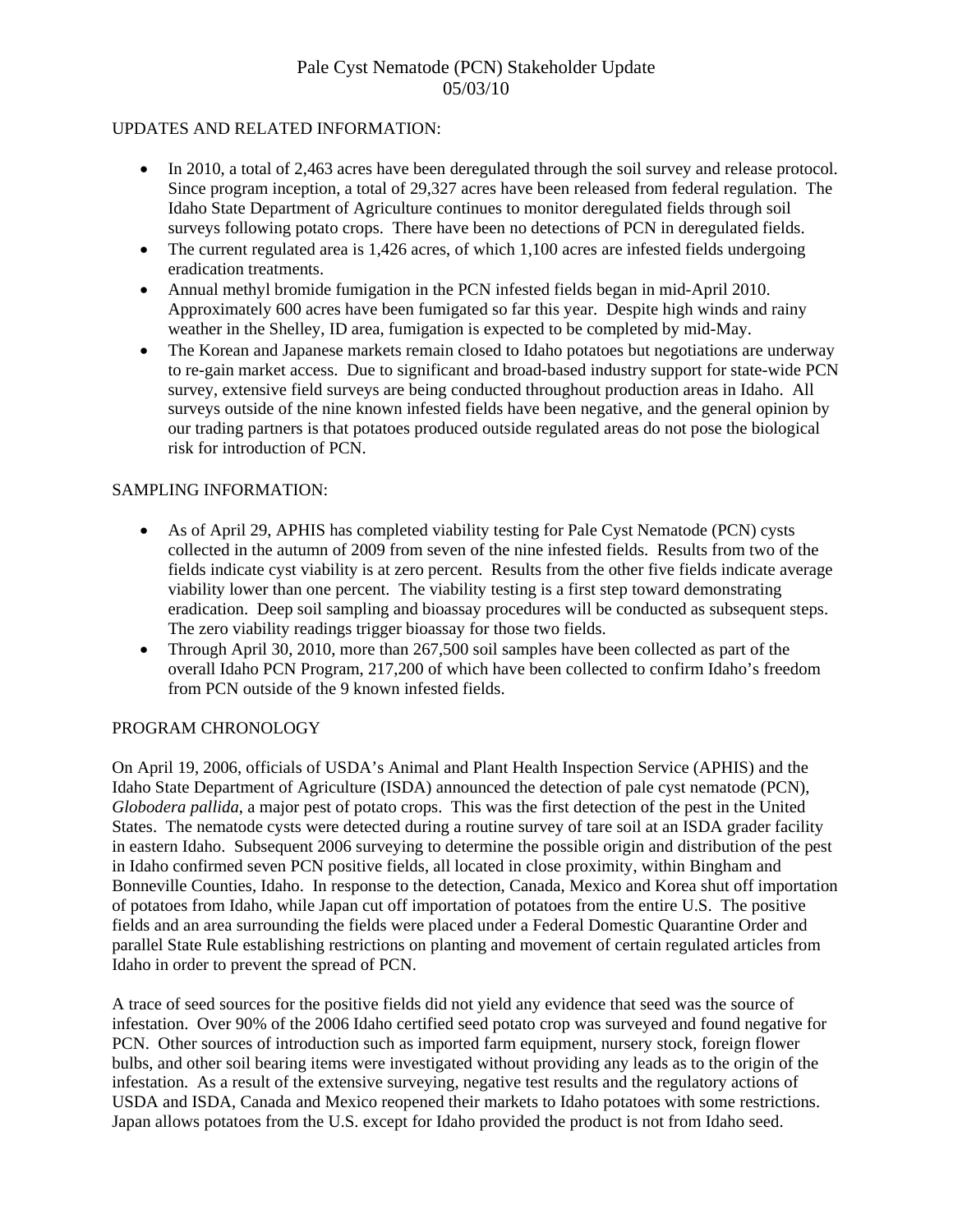### Pale Cyst Nematode (PCN) Stakeholder Update 05/03/10

In 2007, USDA and ISDA initiated a program to treat the PCN-infested fields. The program includes pretreatment sampling, fumigation, and post treatment sampling for up to two chemical treatments per year. The ISDA contracts with growers for activities related to eradication of PCN from infested fields including access, tilling, irrigation, and maintaining a bio-fumigant and a bio-security planting at a fixed cost per acre. Methyl bromide fumigant has been applied to the infested fields in the spring of each year since 2007. Biofumigants with nematicidal activity were planted in the infested fields in the summers of 2007 (oil radish) and 2009 (arugula). The oil radish and arugula plants were tilled into the fields to replenish organic matter and rejuvenate the soil and release a compound which is toxic to the nematodes. Biofumigants have also been used to prevent and control soil erosion in the infested fields through the summer months. The infested fields have been fumigated with Telone II in the fall of each year since 2007, with the exception of 2009, when the chemical was unavailable due to a world-wide shortage. Each fall, a bio-security cover of small grain is planted in the infested fields to stabilize soil and prevent erosion over the winter months. No crops have been grown for harvest in the infested fields since 2006.

On November 1, 2007 a Federal Interim Rule and Idaho State Rule went into effect, providing the framework for continued protection of Idaho and U.S. potato interests. Successful survey, regulatory, and eradication activities since the initial detection in 2006 have facilitated some regulatory relief in Idaho while forwarding the program objectives of: preventing the spread of PCN, delimiting the current infestation of PCN, eradicating PCN, restoring lost potato markets, and maintaining existing potato markets. As a result of the transition from the Federal Order to the Interim Rule, approximately 5,700 acres regulated by the Federal Order in August of 2006 were released from regulated status, and approximately 14,900 acres not previously in the program became regulated. Additionally, corn and small grain were removed from the list of regulated articles. Peas and beans were added to the list of regulated articles.

Regulated articles require either a limited permit or a certificate to move from the regulated areas. Equipment moving from regulated areas may be required to be cleaned. Cleaning can be done by USDA or by private parties, but USDA or ISDA must certify the cleaning. Based on a sequence of surveys, areas can be released from regulation. For low risk fields, one single survey with negative results can qualify equipment to move from the surveyed field without cleaning. Complete deregulation of fields requires at least two negative surveys taken by USDA or ISDA with at least a ten month interval between surveys.

On November 28, 2007, APHIS confirmed PCN in an additional field in Bingham County, Idaho as a result of continued intensive sampling. This find represented the eighth field infested with PCN in the regulated area in Idaho. The field has been regulated since August 28, 2006 under the Federal Order, Interim Rule, and Idaho State Rules covering PCN in Idaho. The field is adjacent to two of the other infested fields.

In an effort to provide the best protection possible to the potato production and marketing system, approximately 125 fields were added to the regulated area in parts of Bingham, Bonneville, and Jefferson Counties in response to the publication of the Interim Rule for PCN. These fields are known to have been farmed by an operator the same year as he farmed one of the infested fields during the past 10 years and had at least one crop of potatoes during the past ten years.

On December 11, 2008, APHIS confirmed PCN in another field located in Bingham County, Idaho as a result of continued intensive sampling. This find represented the 9th field infested with PCN in the regulated area in Idaho and is in close proximity to the other infested fields. The field has been regulated since August 28, 2006 under the Federal Order, Interim Rule, and Idaho State Rules covering PCN in Idaho. The field is located directly across a road from another PCN infested field, and was closely associated with two other infested fields over the past decade. In response to discovering the 9<sup>th</sup> infested field, approximately 4,800 acres of farmland in parts of Bingham and Bonneville Counties were added to the regulated area. These fields became regulated due to having been farmed by a common operator in